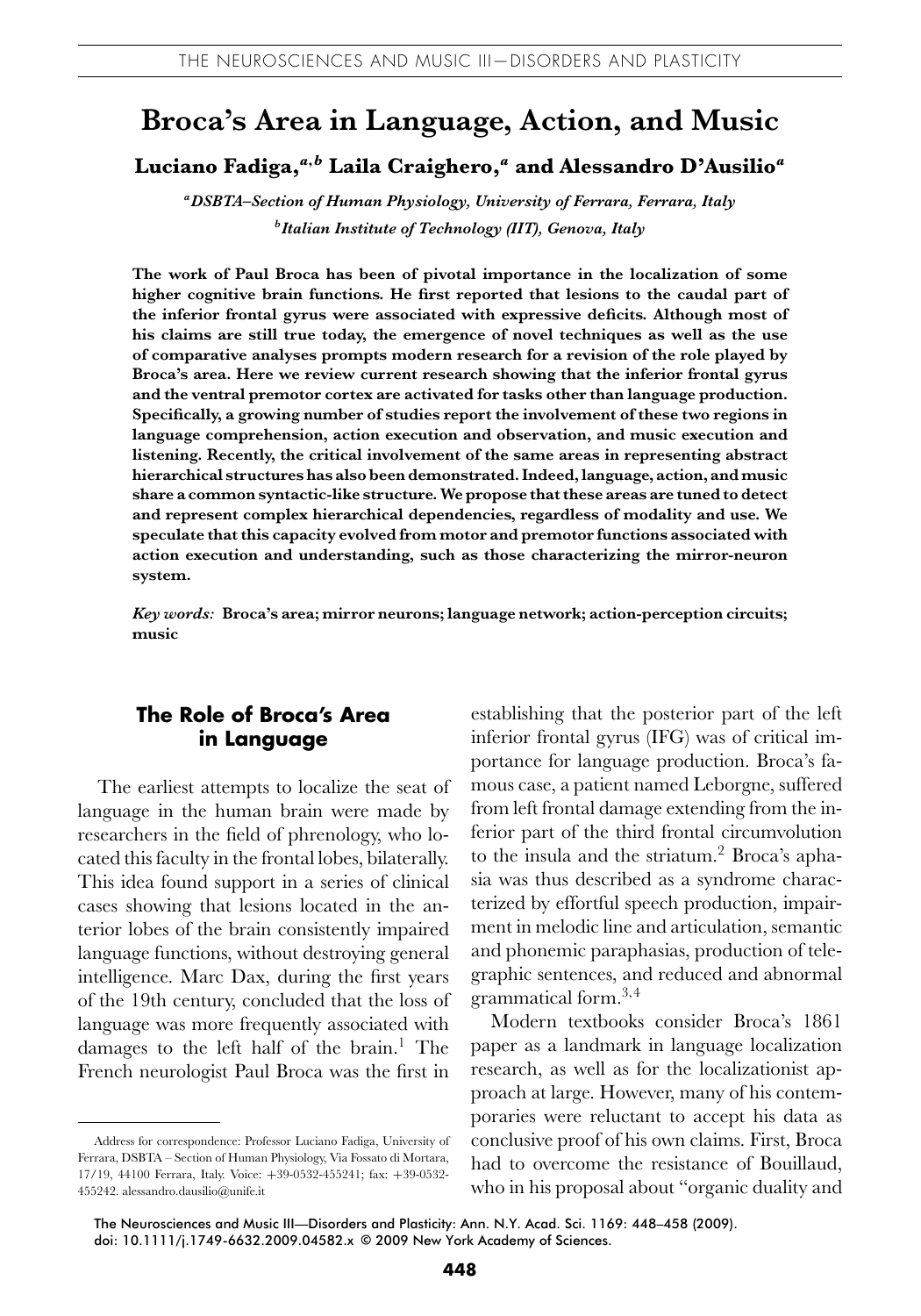functional unity" opposed a preeminence of the left frontal lobe in speech production. Moreover, his localizationist ideas were challenged by Jackson's dynamical model of language.<sup>5</sup> In more recent times, and despite the emergence of modern techniques, the precise localization of several aspects of language competence remains to be agreed upon.

The neurosurgeon Wilder Penfield was the first to experimentally demonstrate the involvement of Broca's region in speech production by electrically stimulating the frontal lobe in awake patients undergoing brain surgery. He reported that the stimulation of Broca's area evoked the arrest of ongoing speech, although with some individual variability.<sup>6</sup> However, in subsequent decades, a series of experiments demonstrated that both Broca's and Wernicke's (i.e., the temporal area classically considered the site for speech perception) areas are implicated in both comprehension and production aspects of language.7*,*<sup>8</sup> The electrical stimulation of Broca's area produced marked interference with language output functions as well as language comprehension deficits.8 These receptive deficits were predominantly in response to complex auditory verbal instructions. Recently, a more detailed description of patients with frontal aphasia have included a varying degree of speech comprehension deficits. These deficits became more evident when they were tested with verbal material requiring syntactic understanding.<sup>3</sup>*,*<sup>4</sup> Thus, the functional segregation between Broca's and Wernicke's areas could be differentiated by their encoding of syntax. In fact, it has been found that Broca's area is preferentially engaged during language comprehension of syntactically complex and/or ambiguous material.<sup>9</sup>

Current models of language brain processing posit an important role of network dynamics. In fact, several temporal, parietal, and frontal areas interact in order to deliver the many features of language ability. Cortico-cortical evoked potentials indeed demonstrate a functional bidirectional connectivity between anterior and posterior language

areas.10 The degree of connectivity among language brain areas was shown to be affected by task characteristics and has been found altered in patients with primary progressive aphasia.11*,*<sup>12</sup>

The functional connection between anterior and posterior language areas has been classically considered to be mediated by the arcuate fasciculus. Recently the anatomic connectivity pattern between Broca's and Wernicke's areas as well as the inferior parietal lobule (Geschwind's territory) have been assessed using diffusion tensor imaging.<sup>13</sup> According to this study, these three territories form a triangle-like functional structure mediated by the long segment fibers (Wernike's to Broca's), posterior segment fibers (Wernicke's to Geschwind's), and anterior segment fibers (Geschwind's to Broca's).<sup>13</sup> The arcuate fasciculus has also been found to be significantly larger in the left hemisphere, thus supporting its critical role for language.<sup>14</sup> Interestingly enough, a recent comparative study measured the macaque's, chimpanzee's, and human's arcuate fasciculi, describing a huge qualitative change between that of the macaque and the chimpanzee. Moreover, the dorsal branches passing through the inferior parietal lobule were almost absent in the macaque and were more similar between humans and the chimpanzees.15

The discovery of dissociable functions for Broca's and Wernicke's areas was a landmark point in the history of neurology, prompting an antero-posterior distinction between languagerelated brain areas. However, several modern lines of research suggest a more integrated and dynamic view of language functioning in the brain. On the basis of these data one can conclude that the role of Broca's area is not limited to speech production, but extends to speech comprehension as well. These models suggest that the anatomic connection and concerted activity among posterior and anterior language areas could be a critical feature for the deployment of the language ability. $16-18$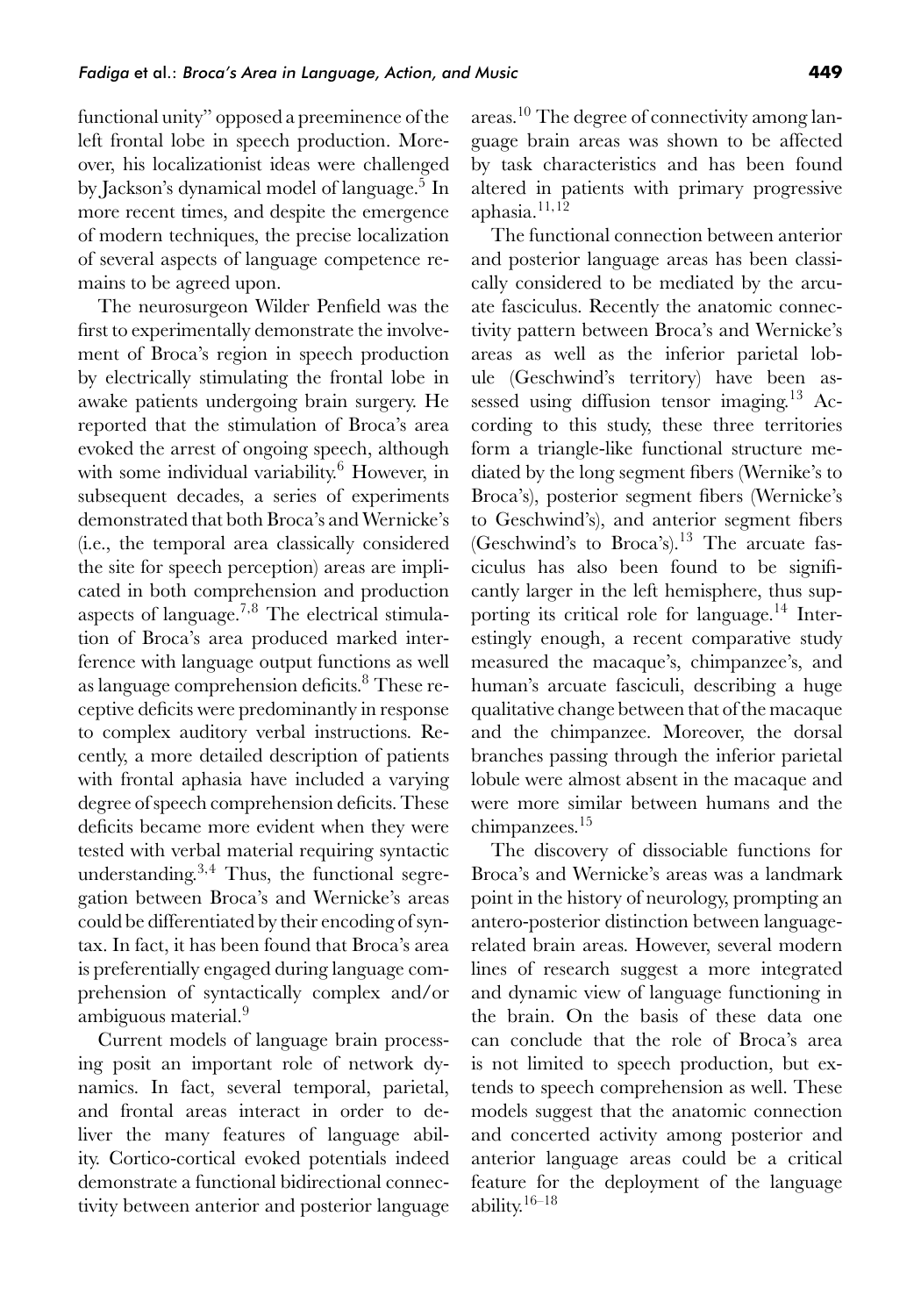### **Evolutionary Origin of Broca's Area**

Neuroanatomic studies of Broca's area (Fig. 1), and in particular of its pars opercularis (BA44), show that some cytoarchitectonic properties are shared with premotor cortex (BA6). Indeed, the granular cell layer (the IV cortical layer), which is clearly absent in BA6, is slightly present in BA44. The frontal cortex becomes, in fact, clearly granular only in area 45, the pars triangularis of the IFG. From a cytoarchitectonic point of view,  $19$  the monkey's frontal area, which closely resembles the human Broca's region, is the agranular/dysgranular premotor area (area F5).<sup>20</sup> More recently, attention has been focused on the parcelization of monkey area F5,21 showing that the caudal bank and the fundus of the arcuate sulcus are cytoarchitectonically different from each other. While the bank is mainly agranular, the fundus is dysgranular. Moreover, this last sector of area F5 remains clearly distinct from the contiguous anterior bank, a region that both studies consider as pertaining to prefrontal cortex.

Microstimulation and single-neuron studies showed that hand and mouth movements are represented in area F5.22*,*<sup>23</sup> Most of the hand neurons discharge in association with goaldirected actions, such as grasping, manipulating, tearing, and holding, while they do not discharge during similar movements when made with other purposes (e.g., scratching or pushing away). Furthermore, many F5 neurons become active during movements that have an identical goal regardless of the effectors used for attaining it, suggesting that these neurons are capable of generalizing the goal independently of the acting effector. F5 neurons can be subdivided into several classes: "grasping," "holding," "tearing," and "manipulating" neurons. Grasping neurons form the most represented class in area F5. Many of them are selective for a particular type of prehension, such as precision grip or whole-hand prehension. In addition to their motor discharge, however, several F5 neurons also discharge at the presentation of visual stimuli (visuomotor neurons).



Figure 1. Human Broca's area and its monkey homologue. Panel **A** sketches the anatomical location of monkey area F5 that has been considered the homologue of human Broca's area. Panel **B** instead, shows a graphical representation of human brain areas that functionally and anatomically resemble monkey area F5. These areas include the ventral premotor cortex (PMv), Brodmann area 44 and 45.

Two radically different categories of visuomotor neurons are present in area F5: canonical and mirror neurons. Canonical neurons discharge when the monkey observes graspable objects,23*,*<sup>24</sup> whereas mirror neurons discharge when the monkey observes another individual making an action in front of it.25*,*<sup>26</sup>

When comparing visual and motor properties of canonical neurons in F5 it becomes clear that there is a strict congruence between the two types of responses. Neurons becoming active when the monkey observes small-size objects also discharge during precision grip. On the contrary, neurons selectively active when the monkey looks at a large object discharge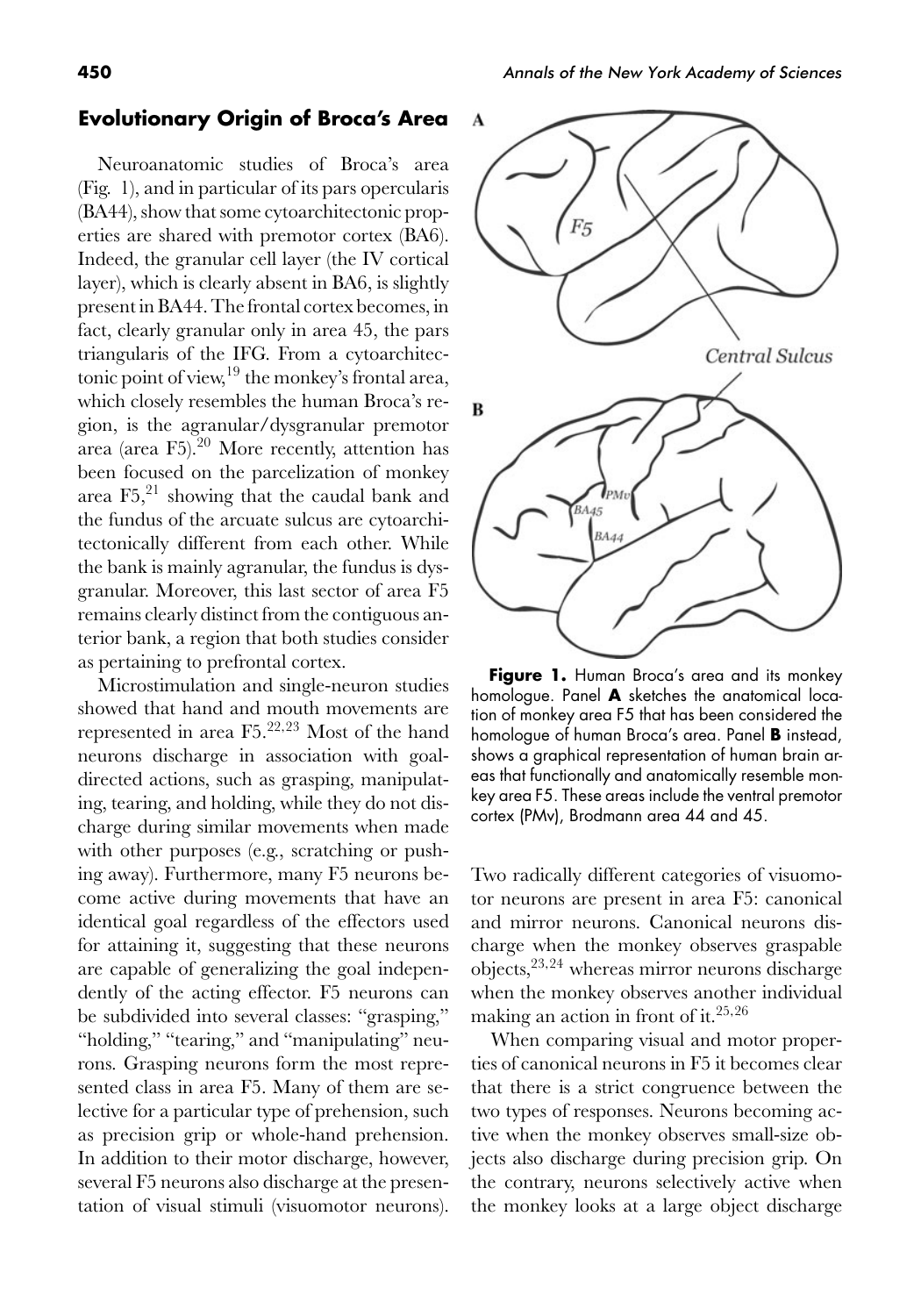also during actions directed towards large objects (e.g., whole-hand prehension).<sup>24</sup> The most likely interpretation for the visual discharge of these visuomotor neurons is that, at least in adults, there is a close link between the most common 3D stimuli and the actions necessary to interact with them. Thus, every time a graspable object is visually presented, the related F5 neurons are activated and the action is "automatically" evoked. Under certain circumstances, it guides the execution of the movement; under others, it remains an unexecuted representation of it.

Mirror neurons become active when the monkey acts on an object and when it observes another monkey or the experimenter making a similar goal-directed action, therefore being identical to canonical neurons in terms of motor properties. However, mirror neurons radically differ from canonical neurons as far as visual properties are concerned. Typically, mirror neurons show congruence between the observed and executed action. This congruence can be extremely strict, that is, the effective motor action (e.g., precision grip) coincides with the action that, when seen, triggers the neurons (e.g., precision grip). For other neurons, the congruence is broader. For them the motor requirements (e.g., precision grip) are usually stricter than the visual ones (any type of hand grasping).  $23$ 

By considering all the functional properties of neurons in this region, it appears that in area F5 there is a storage—a ''vocabulary''—of motor actions related to hand use. The ''words'' of the vocabulary are represented by populations of neurons. Each indicates a particular motor action or an aspect of it. Some indicate a complete action in general terms (e.g., take, hold, and tear). Others specify how objects must be grasped, held or torn (e.g., precision grip, finger prehension, and whole-hand prehension). Finally, some subdivide the action into smaller segments (e.g., finger flexion or extension). It seems plausible that the visual response of both canonical and mirror neurons target the same motor vocabulary, the words of which constitute the monkey motor repertoire. What is different is the way by which "motor words" are selected: in the case of canonical neurons they are selected by object observation, in the case of mirror neurons by the sight of an action. This purported motor "vocabulary" is therefore formed by objects and actions. Both are represented in terms of doable actions in the environment.<sup>27</sup>

### **Broca's Area in Action**

A growing body of neuroimaging evidence indicates that Broca's area, in addition to its linguistic functions, appears to be engaged in several cognitive domains. These domains include music, working memory, and calculation.<sup>28</sup> Another important contribution of BA44, in analogy with monkey studies, is certainly found in the motor domain. Broca's area was found to be active when categorizing man-made objects as compared to natural ones and when subjects were required to represent possible actions upon manipulable objects.<sup>29</sup>*,*<sup>30</sup> The authors of these studies proposed that artifact observation and object manipulability enable a richer motor-based representation. Several other studies also reported a significant activation of BA44 during execution of distal movements, such as grasping.<sup>31,32</sup> Moreover, the activation of BA44 is not restricted to motor execution, but is partially shared with motor imagery.32*,*<sup>33</sup>

Passive observation of graspable objects, in accordance with the canonical-neuron system in the monkey, was found to elicit motor, premotor, and inferior frontal activities in humans.<sup>34</sup> Subjects' brains were scanned during observation of bidimensional colored pictures, observation of 3D objects (real tools attached to a panel), and during silent naming of the presented tools or descriptions of their use. The premotor cortex became active during the simple observation of tools, and this activity was further augmented when the subjects named tool use. A PET study indicated that the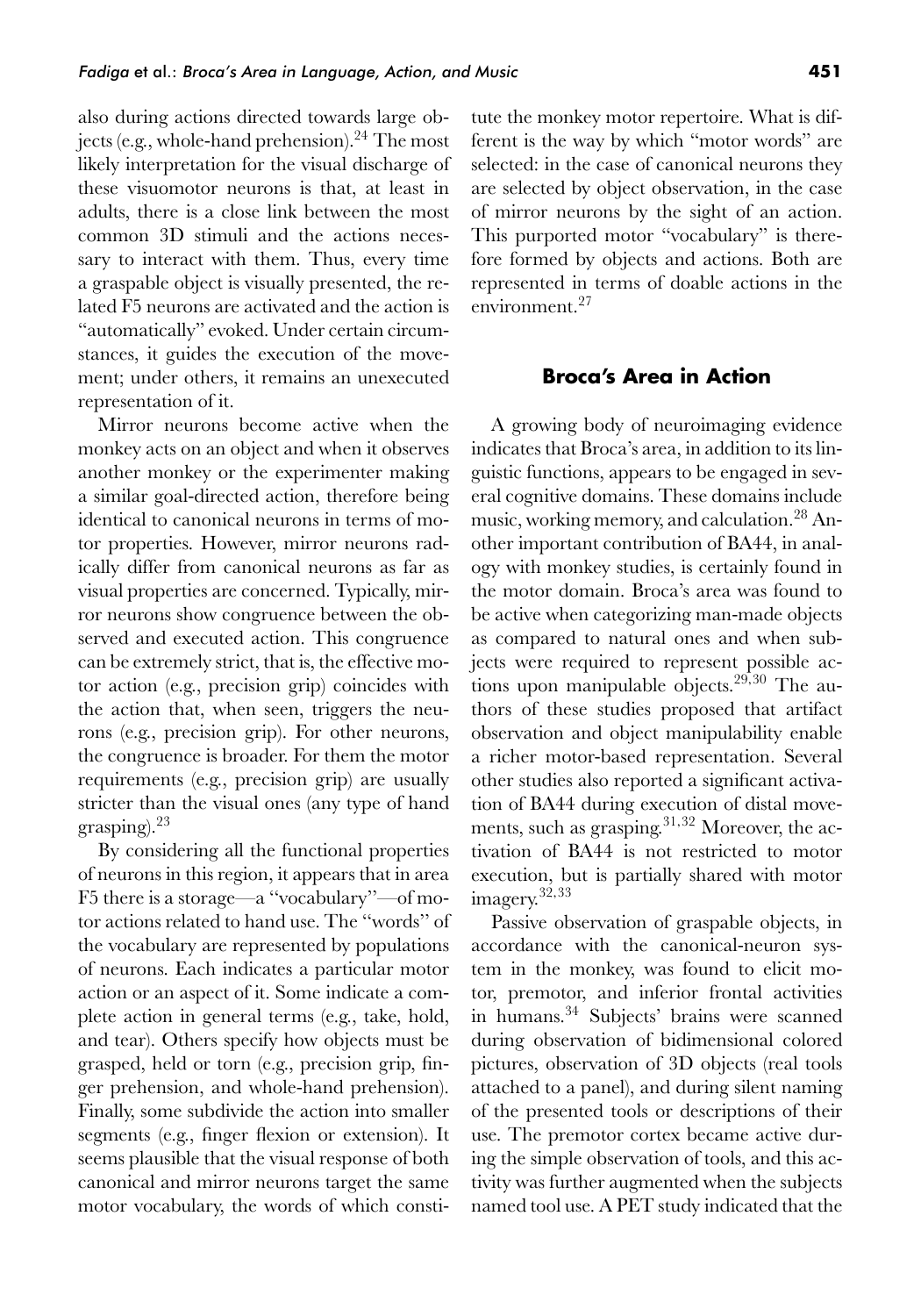perception of objects versus perception of nonobjects, irrespective of the task asked of the subject, was associated with left-hemisphere activations of the occipito-temporal junction, the inferior parietal lobule, the supplementary motor area proper, Broca's area, and the dorsal and ventral precentral gyrus.<sup>35</sup> Several other experiments studied brain activity when the participants observed actions made by human arms or hands.<sup>36</sup> Activations were present in the ventral premotor/inferior frontal cortex with a functional pattern analogous to that of mirror neurons in the monkey.<sup>37</sup>*,*<sup>38</sup> Accordingly, it has been demonstrated that during the observation of meaningless gesture there was no Broca's region activation when compared with transitive (goal-directed) gestures,  $3\overline{9}$  and that a meaningful hand–object interaction is more effective in triggering Broca's area activation than is pure movement observation.<sup>40</sup>

Summing up, neurophysiological<sup>41</sup> and brain-imaging experiments $42$  prove that both the canonical-neuron and the mirror-neuron systems exist in humans. Unfortunately these sources of information (neuroimaging and electrophysiological techniques), although very compelling, offer only a correlation between the activity of a given area and the task the subject is performing. The causal determination of the role played by Broca's area in object affordances generation, and action representation requires other, more stringent methods.

A lesion to Broca's area typically produces a dramatic expressive language deficit. Neuropsychological studies on patients with frontal aphasia patients have shown deficits in several aspects of the motor domain, in line with the role that Broca's area plays in such mechanisms. Supralinguistic impairments were described that affected such nonverbal abilities as recognizing signs, gestures, and pantomimes.43*,*<sup>44</sup> Tranel and colleagues demonstrated that left frontal brain-damaged patients have difficulties in understanding details of action when presented with cards depicting various actions.<sup>45</sup> Furthermore, it has been demonstrated that patients with aphasia show a correlation between action comprehension (through pantomime interpretation) and reading comprehension deficits.<sup>46</sup> However, in these studies, the task consisted in asking patients to answer a verbally posed question. It is therefore possible that these patients may also have had trouble in performing the task because of its linguistic nature. Moreover, it is often unclear whether this relationship between aphasia and gesture recognition deficits is due to a Broca's area lesion only or if it depends on the involvement of other neighboring areas. Indeed, it is known that aphasic patients have a complex pattern of symptoms and are sometimes also affected by apraxia.47 Recently, it has been demonstrated that limb-apraxic patients (who also had an important production aphasia) had an impairment in gesture comprehension, whose severity correlated with the extension of lesions in the pars opercularis and in the pars triangularis of the left IFG. $^{48}$ 

In order to avoid the presence of inherent linguistic distortions and the confounding factor played by apraxia, we tested frontal aphasic patients without praxis disturbances by using a novel action-understanding task with no linguistic requirements. Patients were requested to correctly sequence randomly mixed pictures taken from video clips representing various human actions (e.g., a hand grasping a bottle). Physical events (e.g., falling off a bicycle) were used as a control. In order to complete the task one has to understand the general goal of the action first, and then be able to correctly reorder images representing simpler motor acts. We found a specific deficit in pragmatically representing the correct sequence of the individual motor acts forming an action, together with a preserved capability in performing the same task with physical events. In such a way we empirically demonstrate the role of Broca's area in understanding action.49

### **Broca's Area in Music**

The discovery of tri-modal (motor, visual, and auditory) mirror neurons in the monkey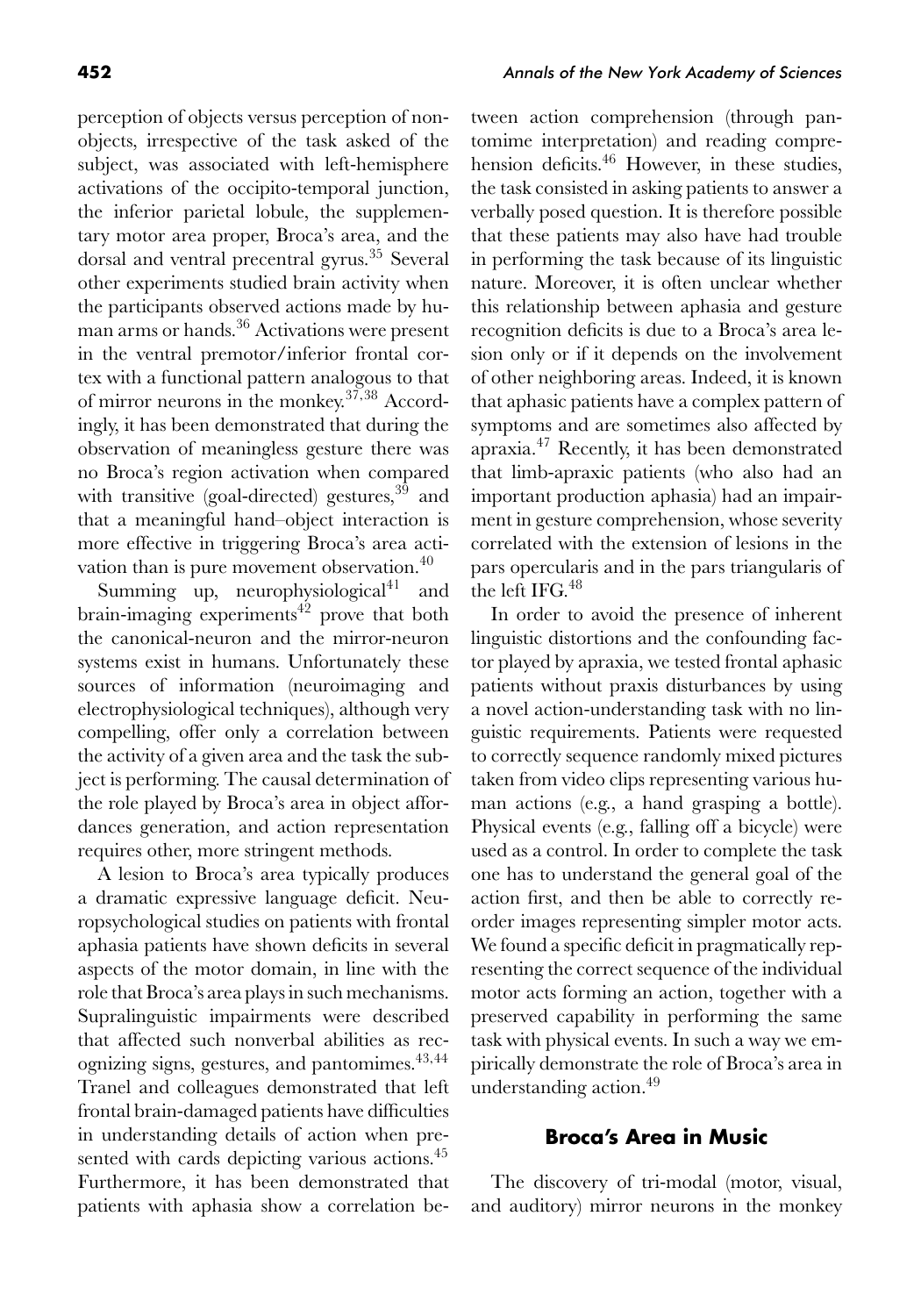ventral premotor cortex has encouraged studies of the auditory properties of the human mirror-neuron system.<sup>50</sup> This putative mechanism is thought to map the acoustic representation of actions into the motor plans necessary to produce those actions. Actionrelated sounds were found to activate the IFG in addition to the superior temporal gyrus. $51$ Sounds executed by the hand or the mouth activate premotor areas in a somatotopical manner in humans.52 Lewis and colleagues found that tool sounds preferentially activated a cortical mirror-like network.53 This network directly overlapped with motor-related cortices activated when participants pantomimed tool manipulations. Warren and colleagues demonstrate that listening to nonverbal vocalizations can automatically engage the preparation of responsive orofacial gestures, an effect that is greater for positive valence and highly arousing emotions.54 Summing up, sound associated with movement, such as action sounds, tool sounds, or vocalization, activate the same structures necessary for the production of similar sounds. Listening to these sounds enable the study of simple auditory–motor interactions.

Other studies have investigated the brain areas activated in more complex action-related sounds, such as music. Musicians are a particular class of experts who master the ability to map sounds onto movements. Experts already proved to be an interesting model of overlearned perceptuomotor associations. Dancers and athletes observing and evaluating actions within their field of expertise indeed demonstrated a higher motor awareness.<sup>55</sup>*,*<sup>56</sup> Experts, by definition, are subjects who decide to train a particular skill extensively, just as professional musicians do for hours a week.

Musicians, in fact, are revealed to be subjects of great interest in the study of how specific training can enlarge somatosensory representation of digits used in practicing an instrument.<sup>57</sup> Similarly, the motor system undergoes important plastic changes with specific practice in musicians,58 and auditory representations were found to be enlarged specifically for musical tones.59 Musicians have also been used to investigate both long-term structural and short-term functional changes in brain plasticity.<sup>60</sup>*,*<sup>61</sup> Sensorimotor plasticity in musicians is the result of repeated co-occurrences of specific actions and the associated sensory effects.<sup>62</sup>

A growing number of studies have focused on the mechanisms for the integration of audiomotor information.<sup>63</sup> A number of neuroimaging research studies have recently addressed this issue from different perspectives. On one hand, it has been found that motor and premotor activities could be elicited, in experts, by passive listening to known melodies. For instance, the activity of motor centers of expert pianists was enhanced while they were listening to piano pieces.<sup>64</sup> Furthermore, several fMRI studies looked for common activations between perception and production of a musical piece.65 These studies confirmed the existence of a complex brain network including motor, premotor, and supplementary motor areas, the inferior parietal lobule, and the superior temporal gyrus. On the other hand, other studies have focused their attention on the role of training in nonexperts. An EEG study showed increased sensorimotor activity in naïve subjects after a short period of musical training, both during observation of muted piano movements and during passive listening.<sup>66</sup> Interestingly, a transcranial magnetic stimulation study further demonstrated that after only 30 min of practice, the passive listening to a trained piece increased the facilitation of listeners' primary motor cortex.67 Similarly, it has been shown in nonmusicians that premotor activity was specifically increased by passive listening to a trained piece, but not to a different combination of the same notes.<sup>68</sup>

Musical imagery research is a particularly interesting domain of study, dealing with the ability of re-enacting musical experience whether motor, auditory, or both. During these tasks, musicians activate a network of areas similar to that outlined for the passive listening and performance of a musical excerpt.69*,*70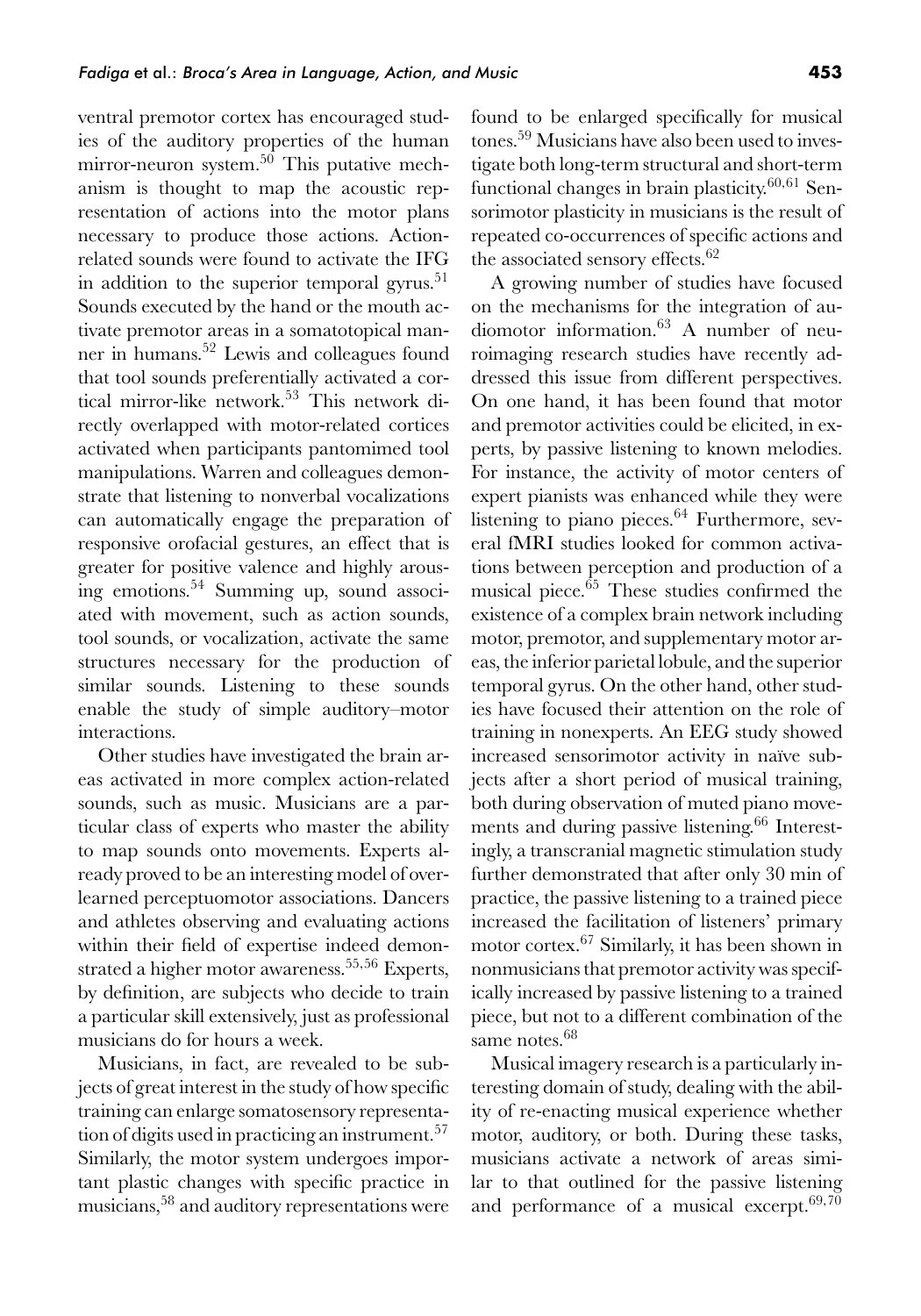Therefore, it is possible to delineate a network of brain areas shared between listening, producing, and imaging a musical excerpt. This network include the superior temporal gyrus, the inferior parietal lobule, and motor/premotor regions, and is active in both experienced musicians,<sup>64,66,67</sup> and in naïve subjects after proper training.65*,*68*,*<sup>67</sup> Such brain circuitry shows close similarities with that found in language studies, $^{71}$  and, intriguingly, with the pattern of cortical activity often reported in action execution/observation research. $42$  Thus, it is likely that listening to musical excerpts (after proper motor training) activates motor representations required for the actual production of those melodies with a mirror-like mechanism. In fact, musical excerpts might be considered as actions whose motor representations are preferentially triggered by auditory stimuli.68*,*<sup>72</sup>

Another interesting parallel between language and music is the similar intrinsic complexity of musical and language structures. In fact, there are more homologies between these two domains than might be expected on the basis of dominant theories of musical and linguistic cognition—from sensory mechanisms that encode sound structure, to abstract processes involved in integrating words or musical tones into syntactic structures.73 In an elegant study, Maess and colleagues located the seat of musical syntax in the bilateral IFG.<sup>74</sup> Indeed, on several occasions, the predictability of harmonics and the rules underlying music organization has been compared to language syntax.73*,*74a By inserting unexpected harmonics Maess and co-workers created a sort of musical "syntactic" violation.<sup>74</sup> Using magnetoencephalography (MEG), they studied the neuronal counterpart of hearing harmonic incongruity and they found an early right anterior negativity (ERAN) usually associated with harmonic violations.<sup>75</sup> A similar fMRI study revealed that the human brain network involved in processing musical information has strict similarities with that for processing language. Broca's and Wernicke's areas, the superior temporal sulcus, Heschl's

gyrus, plana polaris and temporalis, as well as the anterior superior insular cortices were all found activated while the subject was listening to unexpected musical chords.76 Tillmann and colleagues investigated the neural correlates of processing harmonically related and unrelated musical sounds in a classical priming paradigm.77 These behavioral studies showed that the processing of a musical target is faster and more accurate when it is harmonically related to the preceding stimuli. Moreover, the blood oxygen level–dependent signal measured by fMRI in the IFG was stronger for unrelated than for related targets. This result has been interpreted as a proof that the inferior frontal cortex is involved in the processing of syntactic relations and in favor of its role in processing and integrating sequential information over time.

Summing up, several EEG/MEG studies have found the emergence of an ERAN (around 200 ms) when subjects were presented with structurally irregular chords.74*,*<sup>75</sup> More interestingly, the ERAN is very similar to another deviance-related negativity, such as the early left anterior negativity, which reflects the processing of syntactic structures in language.78 The generator of the ERAN was localized in  $BA44<sup>74</sup>$  in accordance with other fMRI studies using similar paradigms or using paradigms studying the processing of harmonic, melodic, or rhythmic structures.<sup>79</sup>

### **Broca's Area and Supramodal Representations**

The overall picture of Broca's area in cognition suggests a pivotal role in critical domains, such as language, action, and music. The involvement of Broca's area in language production has a long history, solidly built upon 150 years of lesion studies and corroborated by modern neuroimaging and neurophysiological techniques.71 Recently, however, its role has been extended to receptive functions in the context of integrated brain network models.<sup>16</sup>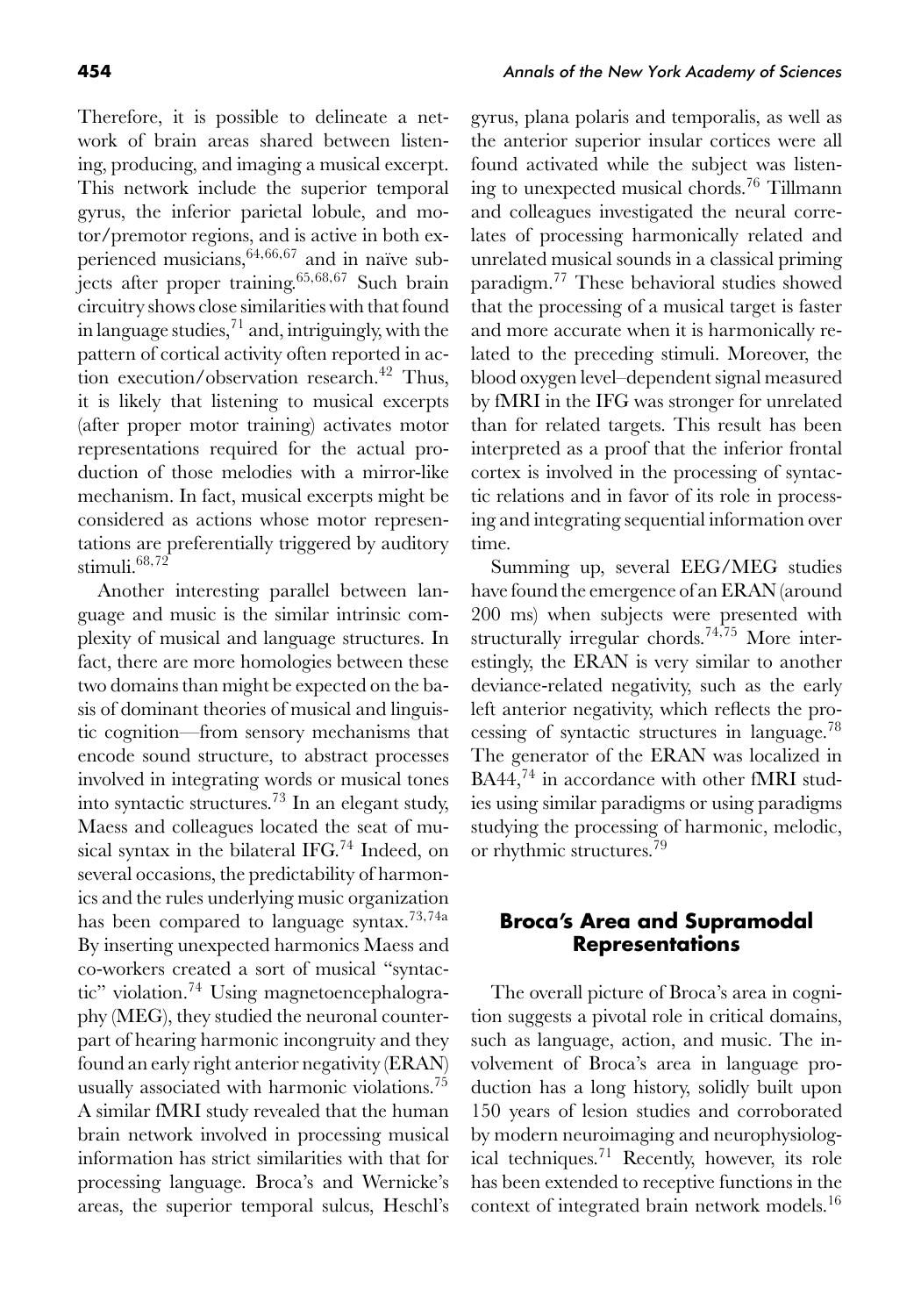Although the functional connection and relation between productive and receptive mechanisms is an old scientific question, $80$  only in recent years has a renewed interest fostered substantial scientific advancement. This new interest is partly due to neurophysiological studies on the monkey.<sup>42</sup> These studies, describing neuronal mechanisms for matching executed and observed actions, motivated numerous neuroimaging and neurophysiological researchers searching for similar mechanisms in humans. Broca's area was found to be at the center of a brain network for the encoding of action goals, either observed or executed.<sup>42</sup> Moreover, action representation in Broca's area was also demonstrated to be triggered by its acoustical counterpart (both in the monkey and human<sup>50</sup>*,*52*,*68), and finally Broca's area was found to be implicated in the encoding of musical syntax much in the way it encodes language structure.79

Studies have demonstrated that lesions situated in the pars opercularis and in the pars triangularis of the left IFG lead to an impairment in gesture comprehension.<sup>48</sup> These results are also in accord with those of Tranel and colleagues,<sup>45</sup> demonstrating that left frontal braindamaged patients have difficulties in understanding the details of action when presented with cards depicting various actions. The basic idea that Broca's area is involved in action representation (in broad terms) is also supported by the reported deficit of these patients in specifically representing action verbs.<sup>81</sup> Moreover, we tested patients with a lesion centered in Broca's area with an action-sequencing task and our results suggest the intriguing possibility that Broca's area could represent action's syntactic rules rather than the basic motor program to execute them.49

Actions are denoted by a relevant behavioral goal that, in order to be achieved, requires the composition of simpler motor acts. Single motor acts do not necessarily possess a goal that motivates their execution. On the other hand, the same motor act might be part of very different actions associated with different

goals. Typically a goal-directed action might be "to drink" or "to displace," and reaching for a glass might be associated with both of these goals without evident differences in kinematics. At the same time, the "drinking" action prototype might be composed by several acts, such as "reach" for the glass, "bring" it to mouth, and "swallow," but can also be satisfied by using a completely different set of acts, such as would be the case in drinking from a public fountain. Actions and motor acts are also composed of simpler units representing the spatiotemporal sequence of muscle activations.82 These action hierarchies resemble the complex structures shown in other domains, such as music and language and, more interestingly, the experimental manipulation of these complex structures is associated with the activation of premotor and Broca's areas, regardless of the domain of study (i.e., music or language).

Hence, we propose that Broca's area might be a center of a brain network encoding hierarchical structures regardless of their use in action, language, or music. This hypothesis is also in agreement with recent studies demonstrating that patients with lesions of Broca's area are also impaired in learning the hierarchical/syntactic structure, but not the temporal one, of sequential tasks.83*,*<sup>84</sup> The shared feature of music, language, and action may therefore be their use of hierarchical/syntactical structures, and these results support the idea of a supramodal role for BA44. A recent study using event-related fMRI succeeded in disentangling hierarchical processes from temporally nested elements. The authors reported that Broca's area and its right homologue control selection and nesting of action segments, integrated in hierarchical behavioral plans, regardless of their temporal structure. $85$  In fact, when comparing the processing of hierarchical dependencies to adjacent dependencies, subjects show significantly higher activations in Broca's area and in the adjacent ventral premotor cortex.<sup>86</sup> These results indicate that Broca's area is part of a neural circuit that may be responsible for the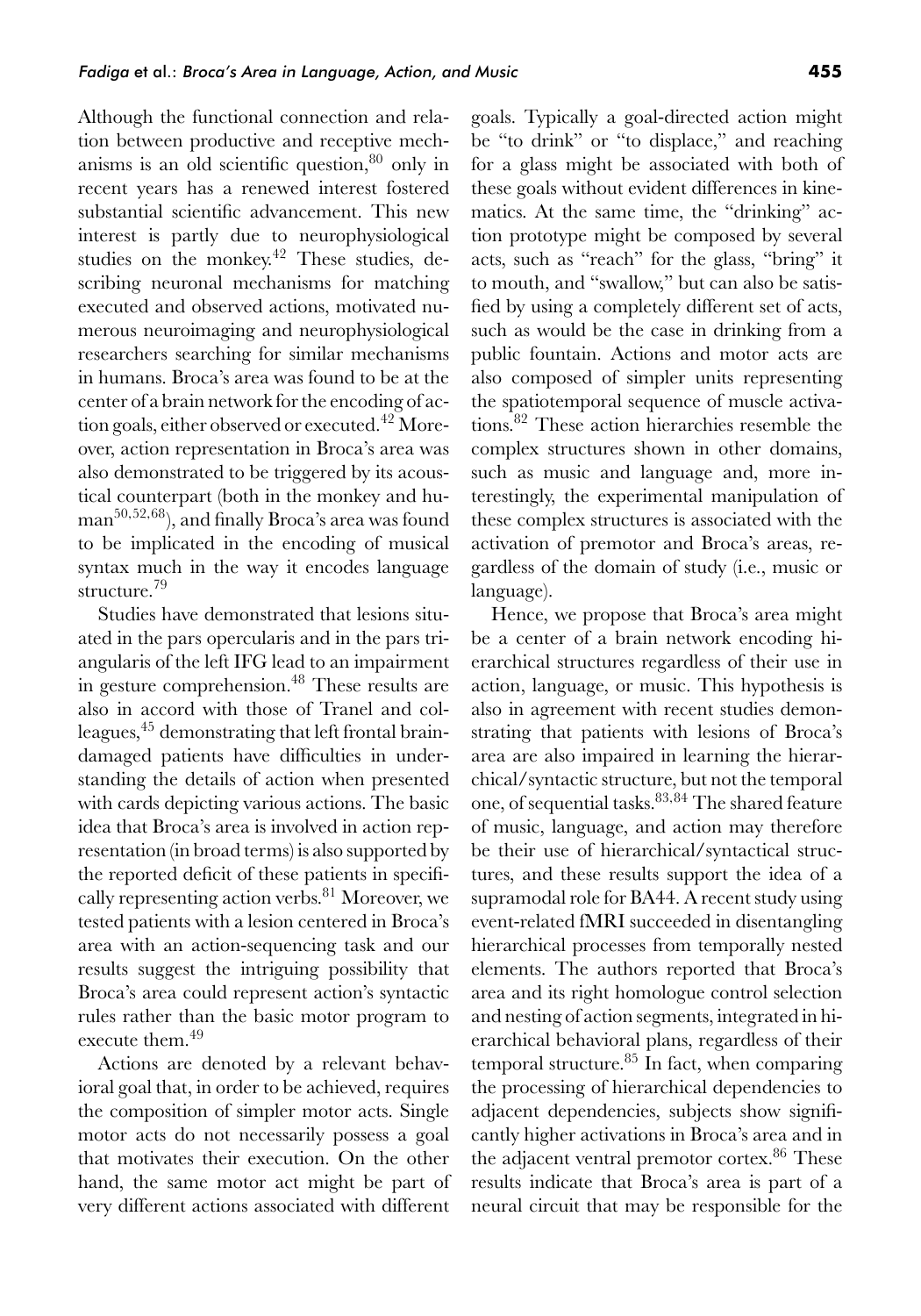processing of hierarchical structures in an artificial grammar.

Although the proposal that Broca's area could encode a supramodal syntax might seem intriguing, several questions yet remain to be addressed. On a theoretical level it remains to be defined how, and to what extent, syntactic structures in these domains (action, language, and music) share similar mechanisms and how they interact. Anatomically speaking, then, we need more data on the degree of overlap (and/or segregation) between activities associated with syntax encoding in all these different domains. Finally, the degree of innateness and plasticity of such a syntactical representation is still somehow obscure. If, on one hand, we might think that syntactical complexity grows with experience, then, on the other hand it seems that a basic sensitivity to a set of grammatical rules is already present at birth, regardless of linguistic experience and exposure. Such a claim is supported by a recent study of newborns showing a preference for sequence of stimuli with a structural regularity (ABB as opposed to ABC) and that processing of these redundant sequences elicits activity in the left IFG.87 One possible, and reconciling, interpretation is that the organization of sensory and motor events in terms of hierarchical structures might be a necessary step to allow comprehension and encoding of experience, but that, at the same time, the brain is ready for syntax at birth because of its innate capability to deal with (and statistically appreciate) regularities of stimuli.

#### **Acknowledgments**

L.F. is supported by the Italian Ministry of Education, by E.C. Grants CONTACT (NEST Project 5010), ROBOTCUB (IST-004370), and POETICON (ICT-215843) and by Fondazione Cassa di Risparmio di Ferrara.

#### **Conflicts of Interest**

The authors declare no conflicts of interest.

#### **References**

- 1. McManus, C. 2002. *Right Hand, Left Hand. The Origins of Asymmetry in Brains, Bodies, and Atoms*. Harvard University Press. Cambridge, MA.
- 2. Dronkers, N.F. *et al*. 2007. Paul Broca's historic cases: high resolution MR imaging of the brains of Leborgne and Lelong. *Brain* **130:** 1432– 1441.
- 3. Alexander, M.P., M.A. Naeser & C. Palumbo. 1990. Broca's area aphasias: aphasia after lesions including the frontal operculum. *Neurology* **40:** 353–362.
- 4. Caplan, D., N. Hildebrandt & N. Makris. 1996. Location of lesions in stroke patients with deficits in syntactic processing in sentence comprehension. *Brain* **119:** 933–949.
- 5. Berker, E.A., A.H. Berker & A. Smith. 1986. Translation of Broca's 1865 report. Localization of speech in the third left frontal convolution. *Arch. Neurol.* **43:** 1065–1072.
- 6. Penfield, W. & L. Roberts. 1959. *Speech and Brain Mechanisms*. Princeton University Press. Princeton, NJ.
- 7. Ojemann, G. *et al*. 1989. Cortical language localization in left, dominant hemisphere: an electrical stimulation mapping investigation in 117 patients. *J. Neurosurg.* **71:** 316–326.
- 8. Schaffler, L. *et al*. 1993. Comprehension deficits elicited by electrical stimulation of Broca's area. *Brain* **116:** 695–715.
- 9. Fiebach, C.J., S.H. Vos & A.D. Friederici. 2004. Neural correlates of syntactic ambiguity in sentence comprehension for low and high span readers. *J. Cogn. Neurosci.* **16:** 1562–1575.
- 10. Matsumoto, R. *et al*. 2004. Functional connectivity in the human language system: a cortico-cortical evoked potential study. *Brain* **127:** 2316–2330.
- 11. Londei, A. *et al*. 2007. Brain network for passive word listening as evaluated with ICA and Granger causality. *Brain. Res. Bull.* **72:** 284–292.
- 12. Sonty, S.P. *et al*. 2007. Altered effective connectivity within the language network in primary progressive aphasia. *J. Neurosci.* **27:** 1334–1345.
- 13. Catani, M., D.K. Jones & D.H. Ffytche. 2005. Perisylvian language networks of the human brain. *Ann. Neurol.* **57:** 8–16.
- 14. Glasser, M.F. & J.K. Rilling 2008. DTI tractography of the human brain's language pathways. *Cereb. Cortex* **18:** 2471–2482.
- 15. Rilling, J.K. *et al*. 2008. The evolution of the arcuate fasciculus revealed with comparative DTI. *Nat. Neurosci.* **11:** 426–428.
- 16. Pulvermuller, F. 2005. Brain mechanisms linking language and action. *Nat. Rev. Neurosci.* 6: 576–582.
- 17. Warren, J.E., R.J. Wise & J.D. Warren. 2005. Sounds do-able: auditory-motor transformations and the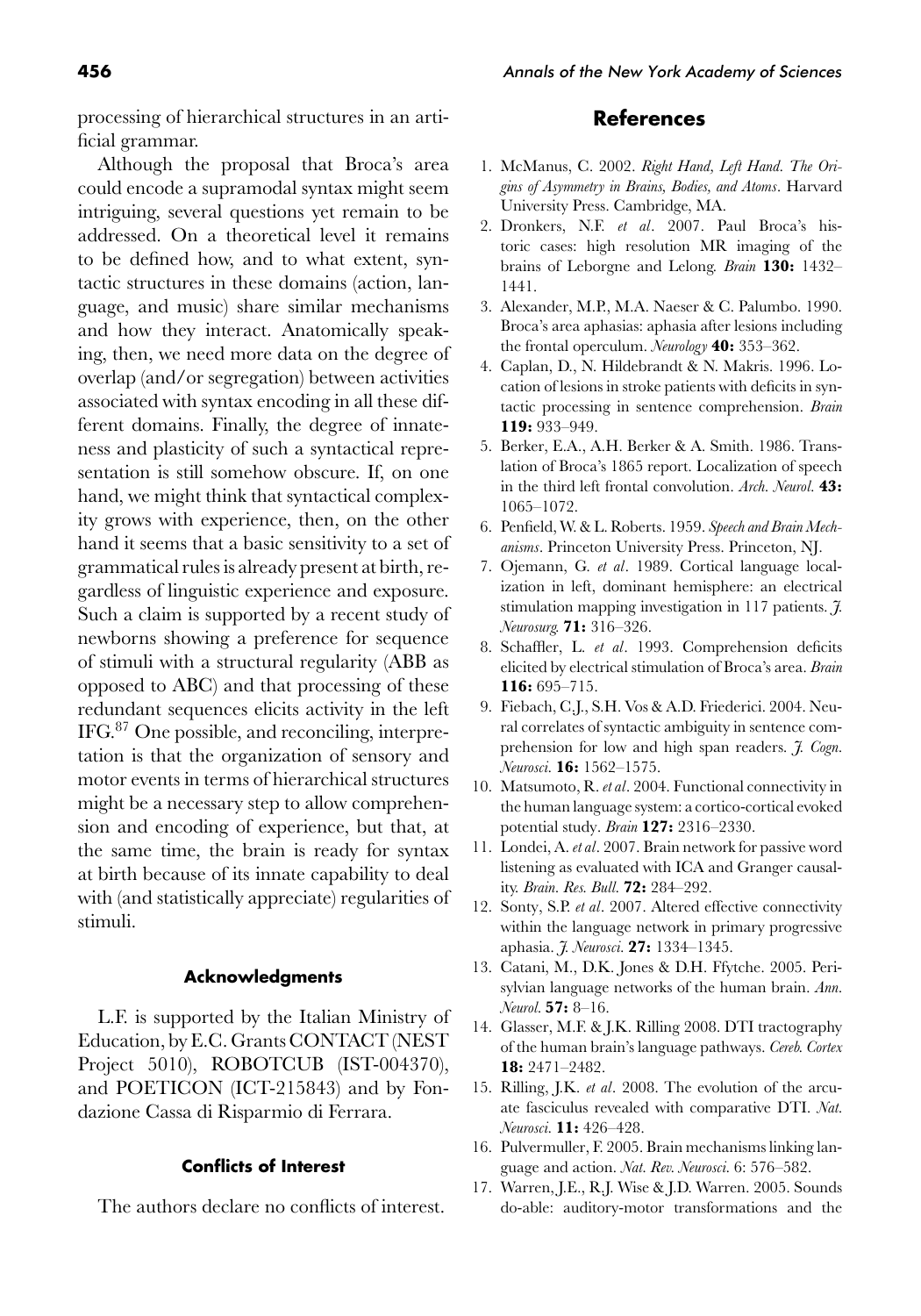posterior temporal plane. *Trends Neurosci.* **28:** 636– 643.

- 18. Skipper, J.I., H.C. Nusbaum & S.L. Small. 2006. Lending a helping hand to hearing: another motor theory of speech perception. In *Action to Language via the Mirror Neuron System*. M.A. Arbib, Ed.: 250–285. Cambridge University Press. Cambridge, UK.
- 19. Petrides, M. & D.N. Pandya. 1997. Comparative architectonic analysis of the human and the macaque frontal cortex. In *Handbook of Neuropsychology*. F. Boller & J. Grafman, Eds.: 17–58. Elsevier. Amsterdam.
- 20. Matelli, M., G. Luppino & G. Rizzolatti. 1985. Patterns of cytochrome oxidase activity in the frontal agranular cortex of the macaque monkey. *Behav. Brain Res.* **18:** 125–136.
- 21. Petrides, M., G. Cadoret & S. Mackey. 2005. Orofacial somatomotor responses in the macaque monkey homologue of Broca's area. *Nature* **435:** 1235–1238.
- 22. Hepp-Reymond, M.C. *et al*. 1994. Force-related neuronal activity in two regions of the primate ventral premotor cortex. *Can. J. Physiol. Pharmacol.* **72:** 571– 579.
- 23. Rizzolatti, G. *et al*. 1988. Functional organization of inferior area 6 in the macaque monkey. II. Area F5 and the control of distal movements. *Exp. Brain Res.* **71:** 491–507.
- 24. Murata, A. *et al*. 1997. Object representation in the ventral premotor cortex (area F5) of the monkey. *J. Neurophysiol.* **78:** 2226–2230.
- 25. Gallese, V. *et al*. 1996. Action recognition in the premotor cortex. *Brain* **119:** 593–609.
- 26. Umilta, M.A. *et al*. 2001. I know what you are doing: a neurophysiological study. *Neuron* **31:** 155–165.
- 27. Rizzolatti, G., L. Fogassi & V. Gallese. 2001. Neurophysiological mechanisms underlying the understanding and imitation of action. *Nat. Rev. Neurosci.* **2:** 661–670.
- 28. Fadiga, L., L. Craighero & A.C. Roy. 2006. Broca's area: a speech area? In *Broca's Region*. Y. Grodzinsky & K. Amunts, Eds.: 137–152. Oxford University Press. New York.
- 29. Gerlach, C., I. Law & O.B. Paulson. 2002. When action turns into words: activation of motor-based knowledge during categorization of manipulable objects. *J. Cogn. Neurosci.* **14:** 1230–1239.
- 30. Kellenbach, M.L., M. Brett & K. Patterson. 2003. Actions speak louder than functions: the importance of manipulability and action in tool representation. *J. Cogn. Neurosci.* **15:** 30–46.
- 31. Binkofski, F. *et al*. 1999. A fronto-parietal circuit for object manipulation in man: evidence from an fMRIstudy. *Eur. J. Neurosci.* **11:** 3276–3286.
- 32. Gerardin, E. *et al*. 2000. Partially overlapping neural networks for real and imagined hand movements. *Cereb. Cortex* **10:** 1093–1104.
- 33. Lotze, M. & U. Halsband. 2006. Motor imagery. *J. Physiol. Paris* **99:** 386–395.
- 34. Grafton, S.T. *et al*. 1997. Premotor cortex activation during observation and naming of familiar tools. *NeuroImage* **6:** 231–236.
- 35. Grezes, J. & J. Decety. 2002. Does visual perception of object afford action? Evidence from a neuroimaging study. *Neuropsychologia* **40:** 212–222.
- 36. Fadiga, L. *et al*. 1995. Motor facilitation during action observation: a magnetic stimulation study. *J. Neurophysiol.* **73:** 2608–2611.
- 37. Buccino, G. *et al*. 2001. Action observation activates premotor and parietal areas in a somatotopic manner: an fMRI study. *Eur. J. Neurosci.* **13:** 400–404.
- 38. Binkofski, F. & G. Buccino. 2006. The role of ventral premotor cortex in action execution and action understanding. *J. Physiol. Paris* **99:** 396–405.
- 39. Grezes, J., N. Costes & J. Decety. 1999. The effects of learning and intention on the neural network involved in the perception of meaningless actions. *Brain* **122:** 1875–1887.
- 40. Johnson-Frey, S.H. *et al*. 2003. Actions or hand-object interactions? Human inferior frontal cortex and action observation. *Neuron* **39:** 1053–1058.
- 41. Fadiga, L., L. Craighero & E. Olivier. 2005. Human motor cortex excitability during the perception of others' action. *Curr. Opin. Neurobiol.* **15:** 213–218.
- 42. Rizzolatti, G. & L. Craighero. 2004. The mirrorneuron system. *Annu. Rev. Neurosci.* **27:** 169–192.
- 43. Daniloff, J.K. *et al*. 1982. Gesture recognition in patients with aphasia. *J. Speech. Hear. Disord.* **47:** 43–49.
- 44. Wang, L. & H. Goodglass. 1992. Pantomime, praxis, and aphasia. *Brain Lang.* **42:** 402–418.
- 45. Tranel, D. *et al*. 2003. Neural correlate of conceptual knowledge for actions. *Cogn. Neuropsych.* **20:** 409–432.
- 46. Saygin, A.P. *et al*. 2004. Action comprehension in aphasia: linguistic and non-linguistic deficits and their lesion correlates. *Neuropsychologia* **42:** 1788– 1804.
- 47. Goldenberg, G. 1996. Defective imitation of gestures in patients with damage in the left or right hemispheres. *J. Neurol. Neurosurg. Psychiatry* **61:** 176–180.
- 48. Pazzaglia, M. *et al*. 2008. Neural underpinnings of gesture discrimination in patients with limb apraxia. *J. Neurosci.* 28: 3030–3041.
- 49. Fazio, F. *et al*. 2009. Encoding of human action in Broca's area. *Brain* Accepted for publication.
- 50. Kohler, E. *et al*. 2002. Hearing sounds, understanding actions: action representation in mirror neurons. *Science* **297:** 846–848.
- 51. Pizzamiglio, L. *et al*. 2005. Separate neural systems for processing action- or non-action-related sounds. *NeuroImage* **24:** 852–861.
- 52. Gazzola, V., L. Aziz-Zadeh & C. Keysers. 2006. Empathy and the somatotopic auditory mirror